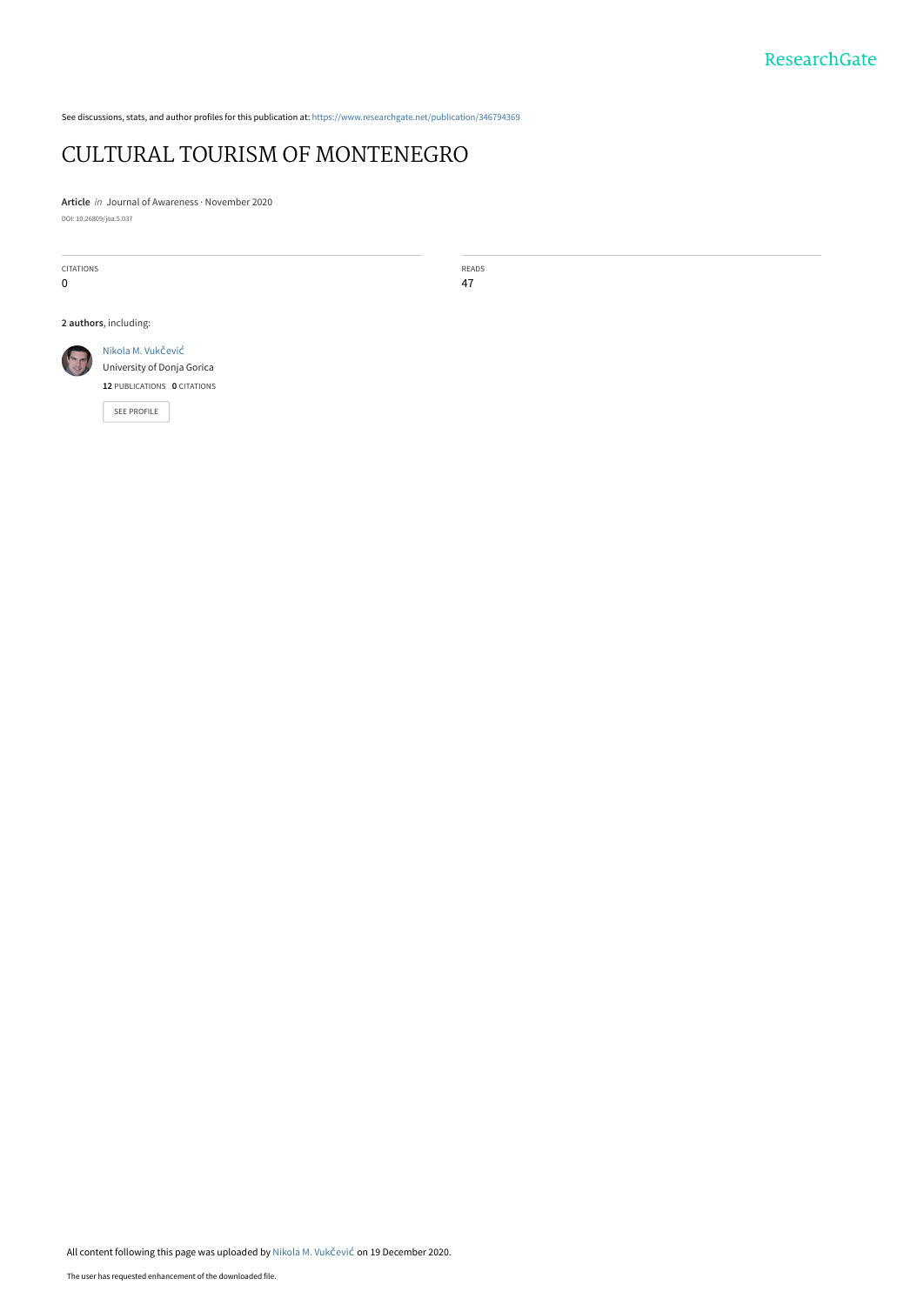



#### **Journal of Awareness**

Cilt */ Volume 5***,** Sayı **/** *Issue 4***, 2020**, *pp.* **527-534** E - ISSN: **2149-6544** URL: <https://journals.gen.tr/joa> DOİ:<https://doi.org/10.26809/joa.5.037> Araştırma Makalesi / *Research Article*

## **CULTURAL TOURISM OF MONTENEGRO <sup>1</sup>**

## **Nikola M. VUKČEVIĆ\* & Nina VUKČEVIĆ\*\***

*\* Teaching Assistant at Faculty of Arts and Communication, University of Donja Gorica, Podgorica, MONTENEGRO, e-mail:nikola.vukcevic@udg.edu.me ORCID ID:<https://orcid.org/0000-0002-0515-0353>*

*\*\* PR Manager of National Tourism Organisation of Montenegro, Ministry of Sustainable Develompent and Tourism of Montenegro, MONTENEGRO, e-mail: nina.vukcevic@montenegro.travel ORCID ID:<https://orcid.org/0000-0001-9974-527X>*

*Received: 07 October 2020; Accepted: 21 October 2020*

#### *ABSTRACT*

*In this paper the proposed approaches to the management of cultural tourism and tourism in general are considered. The first is a review of the historical context of cultural tourism, and, through the collection of the opinions of numerous authors, an overview of the concept itself. Then there was a parallel between broken concepts, culture and tourism, and synergy and networking of these two terms. Furthermore, Montenegro is taken to be the study case, as country which has been recognizable in previous years, as one of the prosperous tourist countries in the region and beyond. Montenegrin cultural tourism and tourism in general were analyzed since the restoration of Montenegrin independence in 2006. The SWOT method was used, the application of which were obtained qualitative results that define the guidelines and suggestions for further development of cultural tourism and tourism in general in Montenegro.* 

*Keywords: Culture, tourism, cultural tourism, tradition, Montenegro.*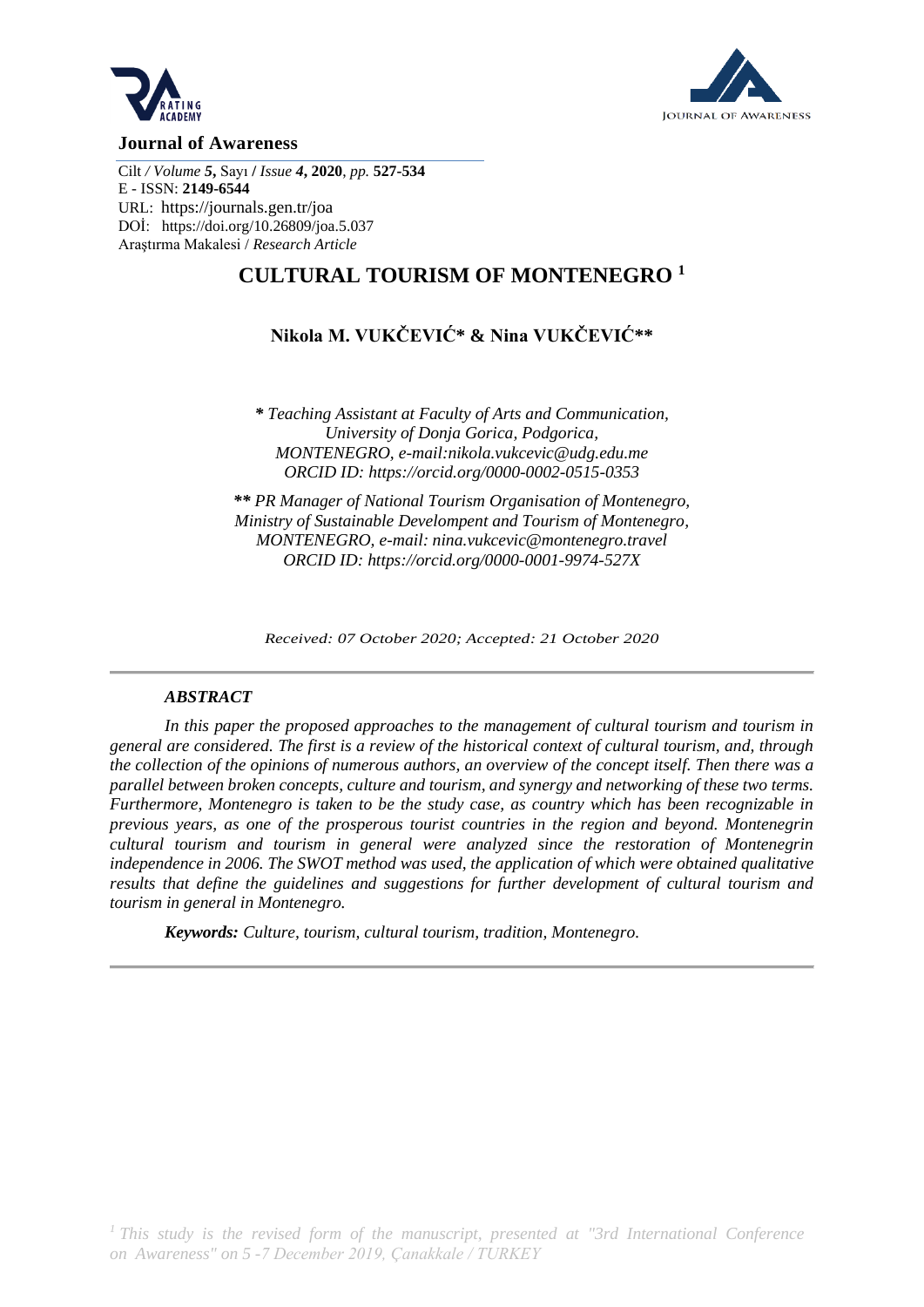## **1. INTRODUCTION**

First of all, it is very important to emphasize that the topic is extremely broad and that the purpose of this analysis is to inspire other authors to carefully study this complex and broad issue. Thus, a general approach is made in the paper and certain results are obtained that represent a segment of this massive topic.

The paper primarily looks at the historical context of cultural tourism itself and tourism in general. As in most things, the focus of collecting the first historical facts, which testify to the existence of a certain type of cultural tourism and tourism in general, is in ancient times. Of course, for this to be interpreted, it is necessary to move into the context of that time. Opinions from various authors have been collected, with some reflecting on the pre-Columbian period and some cultural tourism and tourism in general being studied in the postmodern era. The collection of numerous analyzes by these authors was intended to facilitate our understanding of this phenomenon today.

The paper draws a parallel between the various concepts, culture and tourism, and gives an overview of the networking of these two concepts into one - cultural tourism.

Using the well-known and affirmative method, SWOT analysis, a qualitative research of Montenegrin cultural tourism has been made since the restoration of Montenegrin independence in 2006. In this way, proposals for further development of cultural tourism and tourism in Montenegro in general were defined.

## **2. METHODS**

SWOT analysis unifies 4 groups of parameters in one place and points to their connection. By combining the parameters, we get a clearer picture of the position of the organization and more easily arrive at a solution to the problem of choosing a strategy in the upcoming situations. So in SWOT analysis:

- **strength** is the capacity that an organization currently has and can use to achieve its goals;
- **weakness** is the lack of an organization that prevents it from achieving its desired goals;
- **opportunity** is one or more promising situations in the organization's environment;
- **threat** is one or more possible adverse situations in an organization's environment.

This managerial method is implemented on two levels (Perović 1998: 147):

The first level refers to the collection and systematization of the basic factors from the organization and its environment that affect the functioning of the business system. At this level, facts about the market, competition, financial resources, equipment, employees, inventories, management, etc. are collected.

The second level aims to put the facts gathered in relation to the capabilities, dangers, potentials and weaknesses of the organization.

After forming a matrix, it is necessary to consider it from several angles: how to take advantage of the advantages, consider the possibility of overcoming the weaknesses, locate the possibility to maximize the opportunities provided, find a way to minimize threats (Vujović, Perović, Krivokapić, Jovanović 2014: 248).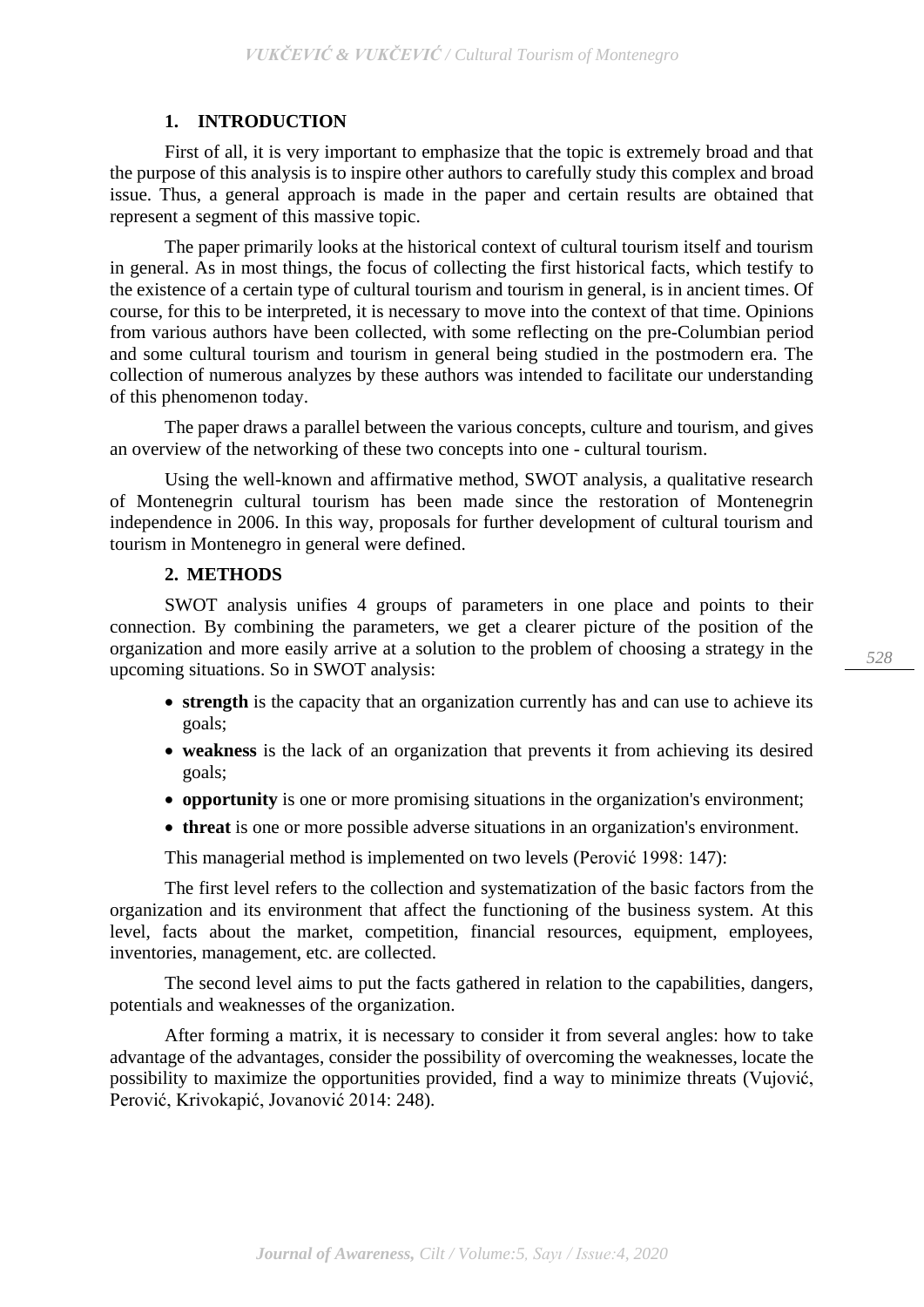#### **3. CULTURAL TOURISM THROUGH HISTORY**

The period of ancient Rome is known for the fact that people have already visited places where traces of older cultures and civilizations were found. One of the more important reasons people traveled, especially in the 17th century, was the acquisition of a higher level of education. These journeys were characteristic of the life of the aristocracy at the time, but later it became the custom of the middle class. In the second half of the 19th century, the term "attraction" appeared for the first time. The understanding of this concept was related to what is extremely attractive and creates the influx of a large number of tourists to a particular place (Pančić 2006: 215). The motivation for travel, until the First World War, gave the cultural contents of cities, so their visits were extensive. Unfortunately, during the war period a large number of cities were destroyed, and with them their culture. Little was taken of it, since the existence was threatened during those war years. Tourism, and culture, are gaining momentum after the Second World War. At that time, culture was still scarce, and tourism was no longer reserved for a privileged group of people, it became mass consumption, and later one of the most promising forms of employment in the world. It is conditioned to become one of the world's leading industries (Vukonić 2008: 111-122).

More precisely to talk about the beginnings of cultural tourism or even to determine the exact period of its creation, objectively, is not possible for several reasons. First, each trip can be characterized as a cultural one because the traveler, intentionally or by accident, must come to know the cultural customs and the elements by coming to another place. Second, and in the pre-Columbian era people traveled and, in some way, were cultural tourists. A trip was then a privilege reserved for the rich, which is the main motive of the trip was warfare, the spread of the faith, but also exploring different destinations and cultures. Increasing the level of education and the possibility of good earnings, by the end of the 20th century, have contributed significantly to the emergence of the postmodern tourists. This type of tourist could organize his trip with a clear, pre-determined goal. In this place, he does not expect a break, but actively develops his own interests, complemented by local differences, which refines and allows progress to his existing knowledge (Jelinčić 2008: 52-53).

## **4. THE RELATIONSHIP BETWEEN CULTURE AND TOURISM**

The notion of cultural tourism, both in theory and in practice, should be viewed through the interaction of its parts, so it will be perceived very broadly and will include numerous aspects of life and human activity. Reflecting on culture, it needs to be broadly defined, in order to include the links that keep it connected with tourism. Culture, in this case, gets the form of a process (escapes from static and immutability), and tourism, by its dynamism, contributes to both of them continually changing. Greg Richards believes that culture, as one complex whole, is based on the concept of a broad spectrum of lifestyles. The reason is that it does not cover only the material forms of a culture of an environment, but also the daily interaction on the guest-host relationship, which means that it constantly creates the exchange of cultural elements (Richards 1996: 266).

It could be said that language brings together modern nations, and culture remains to distinguish them. In this, on the one hand, there is the possibility of mutual understanding, and on the other hand - the beauty of diversity (Gačev 2011: 14). It is precisely this beauty of diversity that is realized through tourism, as a segment in which there is a collision of cultures and the exchange of their contents. It is inevitable that culture is a prerequisite for the development of tourism, but also tourism plays an important role in all of this - it valorizes culture. Montenegro, as a country that until recently had developed a large corpus of economic activities, has a tourism in the 21st century as the primary prosperous economic branch. The fact is that culture and tourism are tightly connected today. In this relation, it is desirable that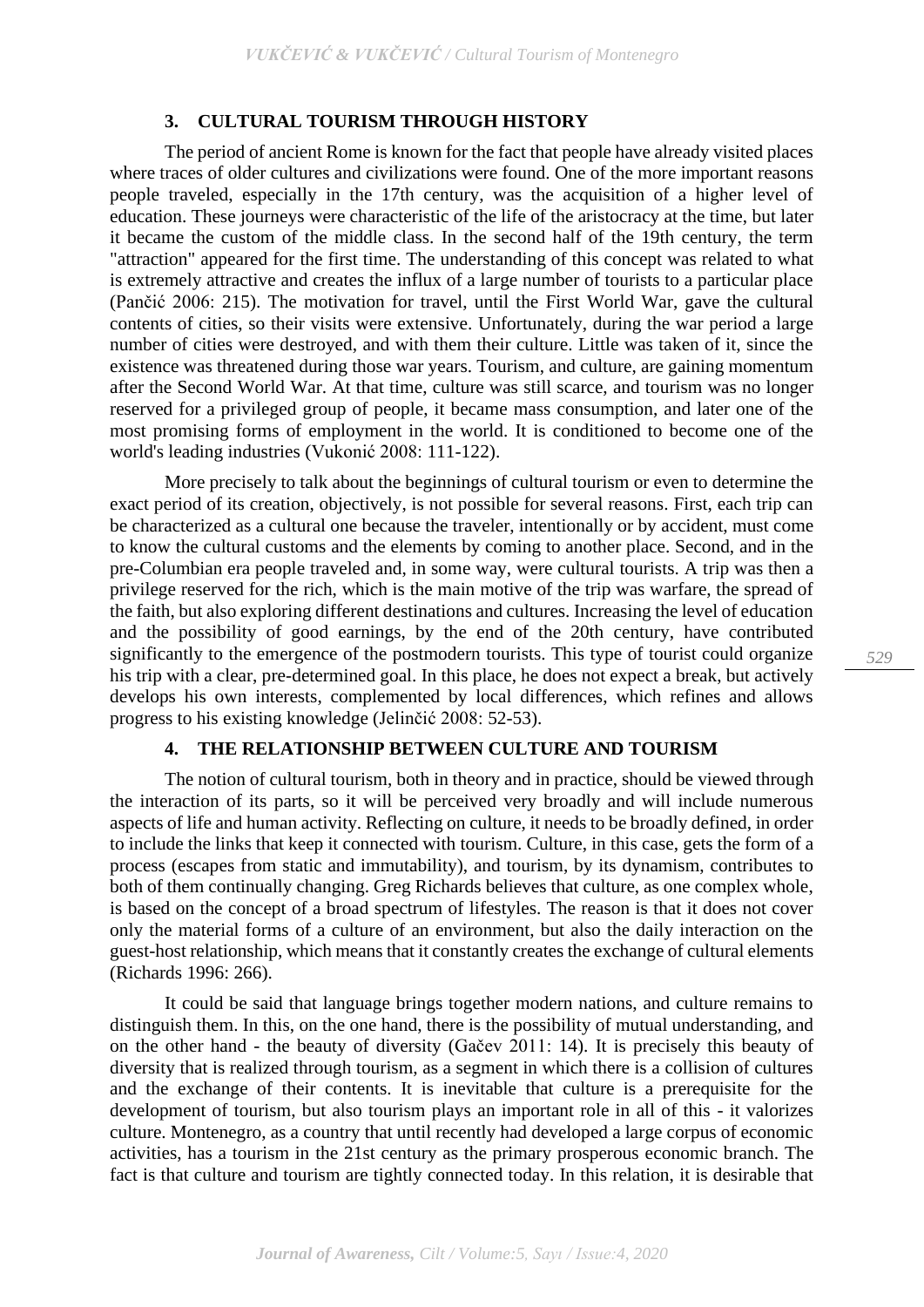the result is cultural tourism, and not a tourist culture, which may be a strategic mistake in the case of Montenegro.

It is characteristic for tourists that, when they are not in their place of residence, are more relaxed, they pay less attention to the opinion and perception of the environment about them, they dress more casually, etc. However, this application of commformism can often negatively affect local residents, disrupting their daily habits and endangering their tradition. In such situations it appears the feeling of harming traditional identity among the locals, which causes emotional attachment to their cultural aspects and customs that derive from the tradition (Koncul 2004: 211).

## **5. MONTENEGRİN CULTURAL TOURİSM AND TOURİSM İN GENERAL– PROPOSALS FOR PROGRESS**

Montenegro has good conditions for development of all types of tourism, since it has beautiful beaches, mountainous region in the north, rich cultural heritage and well preserved natural environment. Montenegro was a well-known tourist resort during the 1980s, but because of the wars waged in the surrounding states during the 1990s, its image of a tourist destination was tarnished. Montenegrin tourism did not begin to recover until the early 2000s, and since then the number of tourists and overnight stays has increased significantly. Almost all of Montenegro's economic activities are focused on tourism development. The Government of Montenegro has set itself the goal of developing Montenegro into an elite tourist destination.



**Image 1.** Montenegro location

Source: [https://www.alamy.com/stock-photo-red-arrow-pointing-montenegro-on-the-map-of-europe](https://www.alamy.com/stock-photo-red-arrow-pointing-montenegro-on-the-map-of-europe-continent-129379131.html)[continent-129379131.html](https://www.alamy.com/stock-photo-red-arrow-pointing-montenegro-on-the-map-of-europe-continent-129379131.html)

Tourism in Montenegro today, directly and indirectly, accounts for over 25% of GDP (social gross product). What should be mentioned at the beginning is that Montenegrin tourism takes place for several months during the year - therefore, it is not actual throughout the year. In order to overcome this, it is also necessary to respond to some of the challenges such as: the development of infrastructure and human resources that is conditioned by market growth; the rapid development of client needs; the need to develop new markets and new products, etc. To have a better insight into the state of tourism in Montenegro, it is good to mention some figures. Namely, the registered accommodation capacity is about 120,000 beds. However, a large number of apartments and holiday homes are not registered for the provision of tourist accommodation, but it is issued. Consequently, MONSTAT estimates that the real figure reaches up to 300,000 beds. The problem that occurs in people who bypass the registered issuance of their homes for tourists is projected to reduce transparency, which directly affects the lower supply and lower earnings for caterers (URL  $-$  3, 2008). Next we will see that since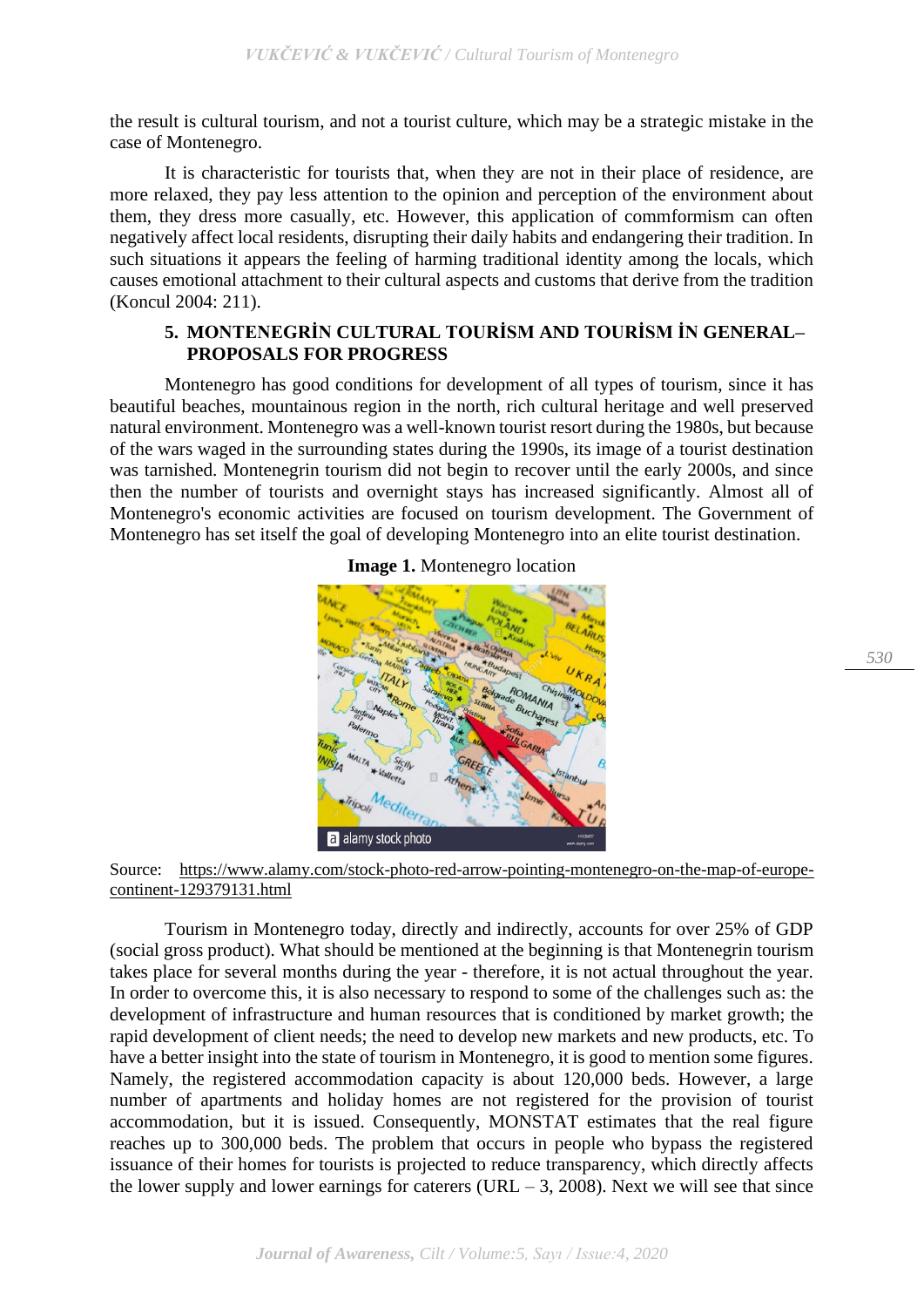independence in 2006, Montenegro has benefited from tourism in the first two years. Of course, this does not imply that independence has contributed to the development of tourism, but has played a significant role. This is presented in Figure 1 presented by the Ministry of Tourism and Environmental Protection of Montenegro in the Tourism Development Strategy of Montenegro until 2020.



**Image 2.** Montenegro location

Source: <http://ontheworldmap.com/montenegro/montenegro-location-on-the-europe-map.html> **Figure 1:** Policy set by the Government of Montenegro for 2007



Figure 1 shows the forecast and policy set by the Government of Montenegro for 2007, and on the other hand, we see the assessment of the World Travel and Tourism Council. According to the Government, our country is supposed to earn 350 million euros from tourism in 2007, while the previously mentioned WTTC said that numeral will rise to 411 million euros. In the end, the achieved result was 480 million euros, which exceeded all estimates and turned out very affirmatively for the tourism of Montenegro (URL – 3, 2008).

Furthermore, the preview of tourism in Montenegro is supported by a well-known method. The SWOT analysis provides qualitative data that makes it possible to make strategically important decisions.

On the basis of the collected and available informations, the SWOT analysis of Montenegro as a tourist destination was made, presented in Table 1.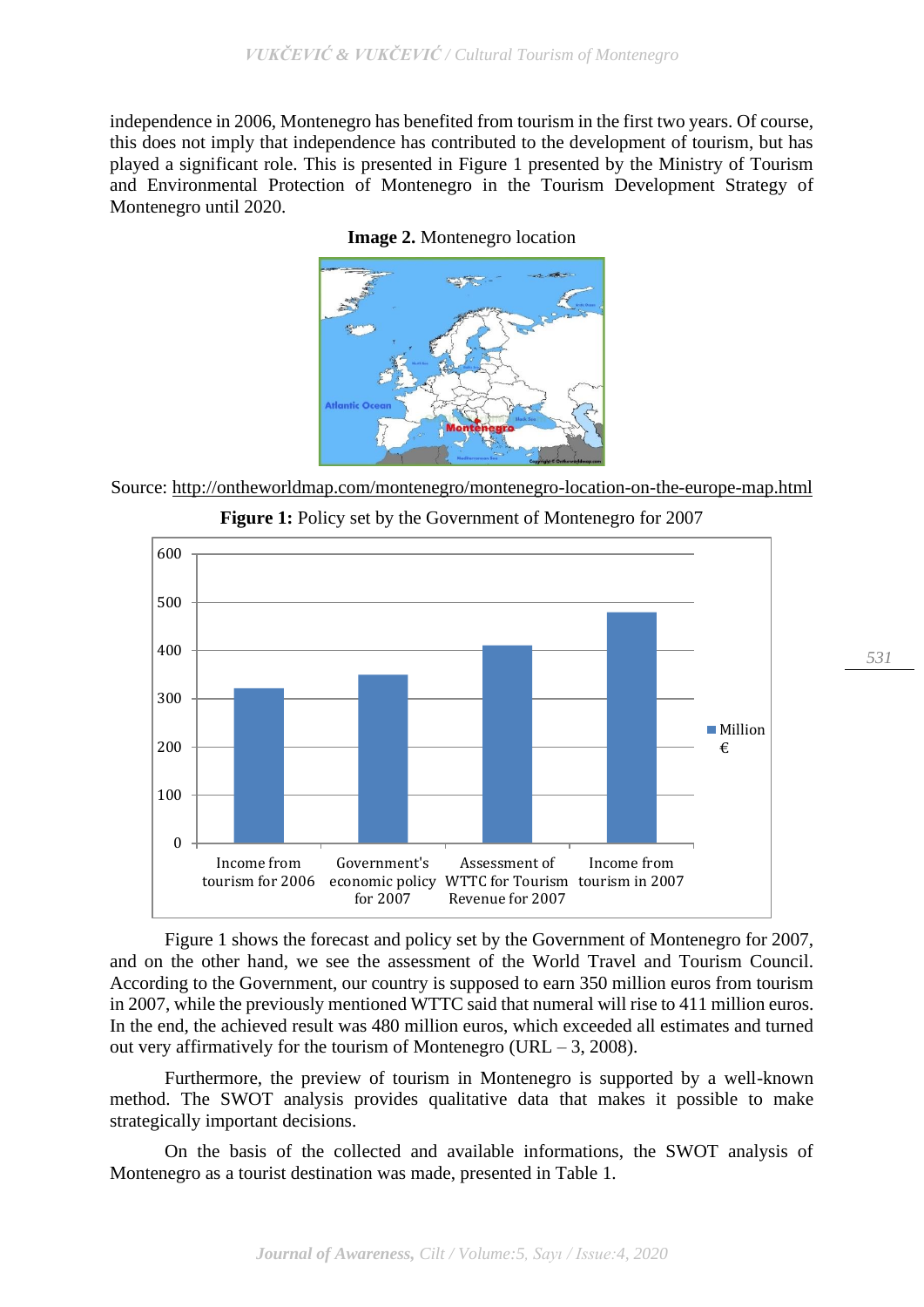| <b>Strengths</b>                                                                                                           | <b>Weaknesses</b>                                                                         |
|----------------------------------------------------------------------------------------------------------------------------|-------------------------------------------------------------------------------------------|
| - Broad offer in a small space                                                                                             | - Insufficient accommodation capacities                                                   |
| - Climate and geographical position                                                                                        | - Lack of awareness of the importance of tourism                                          |
| - Natural values                                                                                                           | - Lack of qualified staff to work in tourism                                              |
| - Cultural – historical heritage                                                                                           | - Low level of service quality                                                            |
| - Traditional recipes - food and drink                                                                                     | - The impurities of the beaches                                                           |
| - Favorable ambience for foreign investors<br>- Good relations with countries from the region                              | - Inadequate supporting infrastructure (water supply,<br>road infrastructure and parking) |
| - Various cultural events and manifestations<br>- The tradition and continuity of the festivals and                        | - Lack of areas with the status of protected area in<br>coastal areas                     |
| other events                                                                                                               | - Insufficient offer of cultural events and festivals out<br>of season                    |
|                                                                                                                            | - Insufficient use of existing heritage values in the<br>development of cultural tourism  |
|                                                                                                                            | - The focus of cultural content on the local audience                                     |
|                                                                                                                            | - Lack of networking cultural and tourist entities                                        |
|                                                                                                                            | - Lack of innovation in the creation of cultural tourism                                  |
|                                                                                                                            | programs                                                                                  |
|                                                                                                                            | - Unattractive promotion (poor visual solutions)                                          |
|                                                                                                                            | - Overlapping events and manifestations                                                   |
| <b>Opportunities</b>                                                                                                       | <b>Threats</b>                                                                            |
| - Growth of international demand for tourism                                                                               | - VAT increase                                                                            |
| oriented towards nature                                                                                                    | - Increase in transport costs                                                             |
| - Current integration in the EU                                                                                            | - The impacts of climate change                                                           |
| - Development of regional tourist centers                                                                                  | - Unplanned construction                                                                  |
| - Private – public partnership                                                                                             | - Poor traffic infrastructure                                                             |
| - Openness for cooperation with renowned artists<br>and experts from the world                                             | - Lack of necessary equipment to respond to weather<br>disasters                          |
| - Membership<br>in<br>associations<br>international                                                                        | - Deficit of the beach area with public property status                                   |
| (MEDCRUISE<br>$\sigma$ f<br>the<br>Association                                                                             | - Nonfunctionality of certain cultural heritage objects                                   |
| Mediterranean and adjoining seas cruise ports) as<br>an opportunity to promote the cultural elements of<br>the destination | - Lack of cultural infrastructure in case of bad weather                                  |

## **Table 1:** SWOT analysis of Montenegro as a tourist destination

From the SWOT analysis of Montenegro as a tourist destination, we can see that, when it comes to strengths, the most important things to single out would be a wide range of services in a small area; climate and geographical position of the country; and the tradition and continuity of the festivals and other events. Namely, the ability to stay on the mountain from which the sea is distant for some two hours of driving is rare feature of any country in the world, which rank us as one of the first destinations that have this privilege.

Thanks to its geographical position the climate of Montenegro is very varied – Mediterranean in the south, moderate-continental in basins and valleys and mountain climates (URL – 4, 2014). Regarding the tradition and continuity of holding the festivals and other events, Montenegro has a very rich repertoire that has established growth intensity for years and is gaining an increasingly important place in the region. Here, among other things, are included: Bar Chronicle, Music Days, Sun Scales, Sailing Regatta, Cetinje Cultural Summer, Durmitor Ring, etc (URL  $-5$ , 2015).

The most important factors that point to the weakness of the Montenegrin tourist brand are the insufficient accommodation infrastructure, the lack of awareness of tourism for the purpose of valorisation of tourist resources, as well as the insufficient offer of cultural events and events out of the season. That Montenegro is deficient in the case of accommodation capacities during the season, is confirmed by the fact that the National Tourism Organization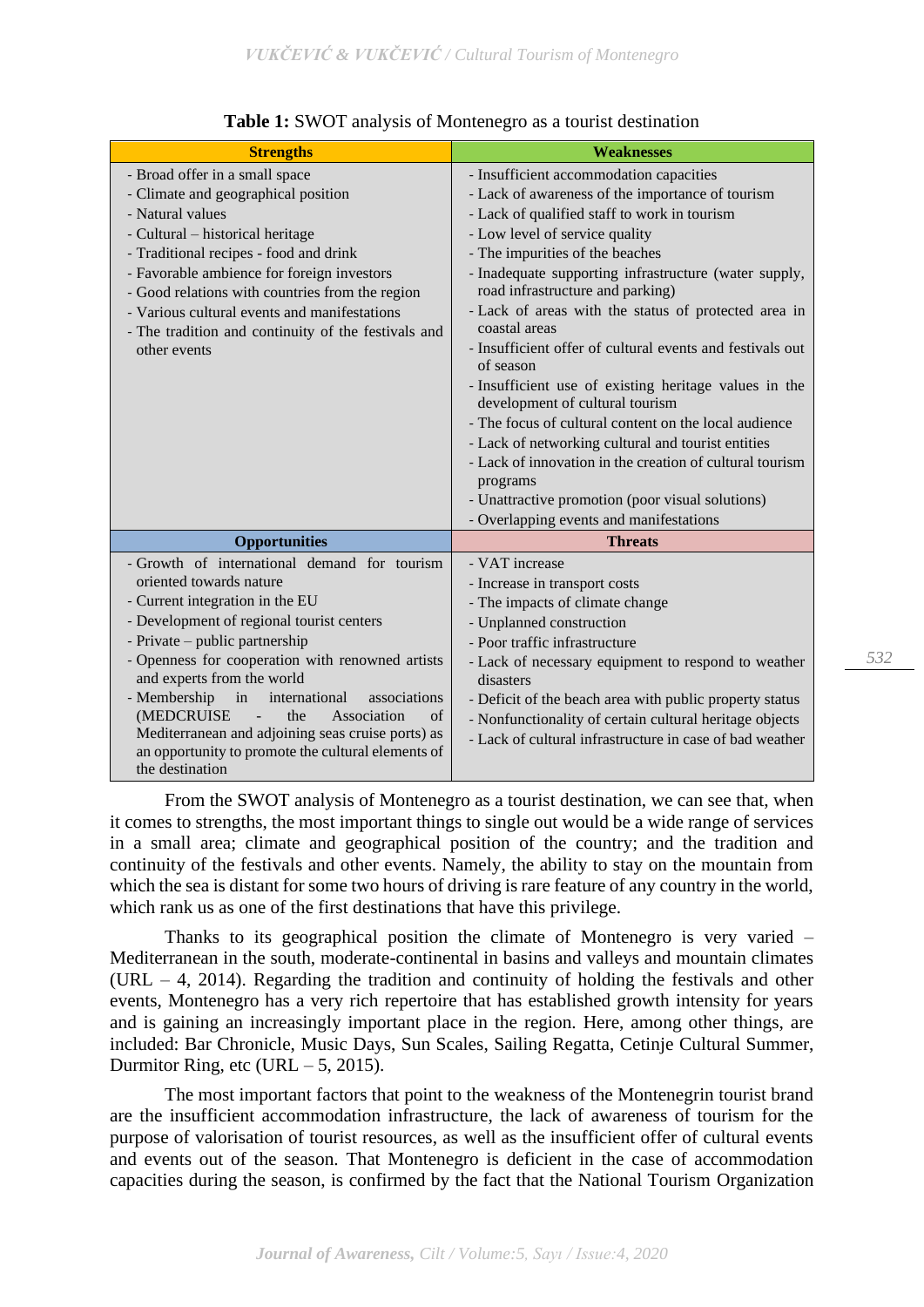of Montenegro, in its Program of Work for 2017, identified this as one of the most significant problems to be faced as soon as possible. Namely, this problem is a limiting circumstance for Montenegrin tourism and directly affects the strengthening of competition and the weakening of the position of the Montenegrin destination at the international level (URL – 2, 2018). The built consciousness of the caterers on the significance of tourism is very important and represents one of the crucial preconditions for the long-term survival of this branch of economy. The aim is that tourists are staying in a friendly and homely atmosphere with flexible prices, not local caterers to come to quick profits that will provide tourism in Montenegro for a short period of time. In the end, local tourism organizations have to make a greater offer of cultural events and events out their seasonal programs in their work programs, because in this way they strengthen their position among the competitive countries and create the possibility for potential growth of tourist inflows throughout the year.

In the third element of analysis, one of the main potentials is the development of regional tourist centers. Here, it is understood that Montenegro, in the context of tourism, is positioning itself as a leading country among its neighbors. It is also worth mentioning the possibility of even more popularization of our destination through accession to the European Union, where the borders, and the market, open to the whole of Europe. Given that Montenegro is a country of small capacities in relation to larger European countries, its accession to international organizations, such as MEDCRUISE (the Association of Mediterranean and adjoining seas cruise ports), is very important in order to promote it as an attractive cultural destination. It is important to note here that port Kotor is a member of this organization, which does not mean that it should be stopped and left by the side of port Bar, as well as other ports of the Montenegrin coast (URL  $-1$ , 2018).

It seems that the threat to which we should pay the most attention is unplanned construction – especially the Montenegrin coast. Montenegro, in a tourist context, has the potential to stand out itself from other destinations by applying a clear and concise vision of its construction. Namely, a good urban plan is required, based on principles and excluded from any deviations. His constant changes, accompanied by the material exploitation of individuals, create city chaos and disorder, which is not a permanent and coexistent solution for the continuous progress of tourism in Montenegro. What is very important here to mention refers to the often VAT increase. This requires a price increase at the state level, and if prices are higher every year, and tourists will be less.And finally, the revaluation of one part of the cultural heritage would enrich the cultural corps provided to tourists and raise the level of cultural appeal and attractiveness.

## **6. CONCLUDING REMARKS**

In addition to the historical context of cultural tourism, the relation between the concepts of culture and tourism, the most attention is devoted to analyzing the situation of Montenegrin cultural tourism, as well as its importance for the Montenegrin economy at a given moment and in the future.

A matrix was shown through SWOT analysis, where the targeted content are deviant elements of Montenegrin cultural tourism, as well as the chances for further improvement, which is possible through the implementation of a policy of economic growth and development of Montenegro.

Based on the presented factors in Table 1, it was concluded that Montenegrin cultural tourism is in a relatively good and sustainable situation, whose further progress and prosperity can be realized through the application of adequate strategic moves that in the near future should be carried out as objectively implemented by the Ministry of Sustainable Development and Tourism.